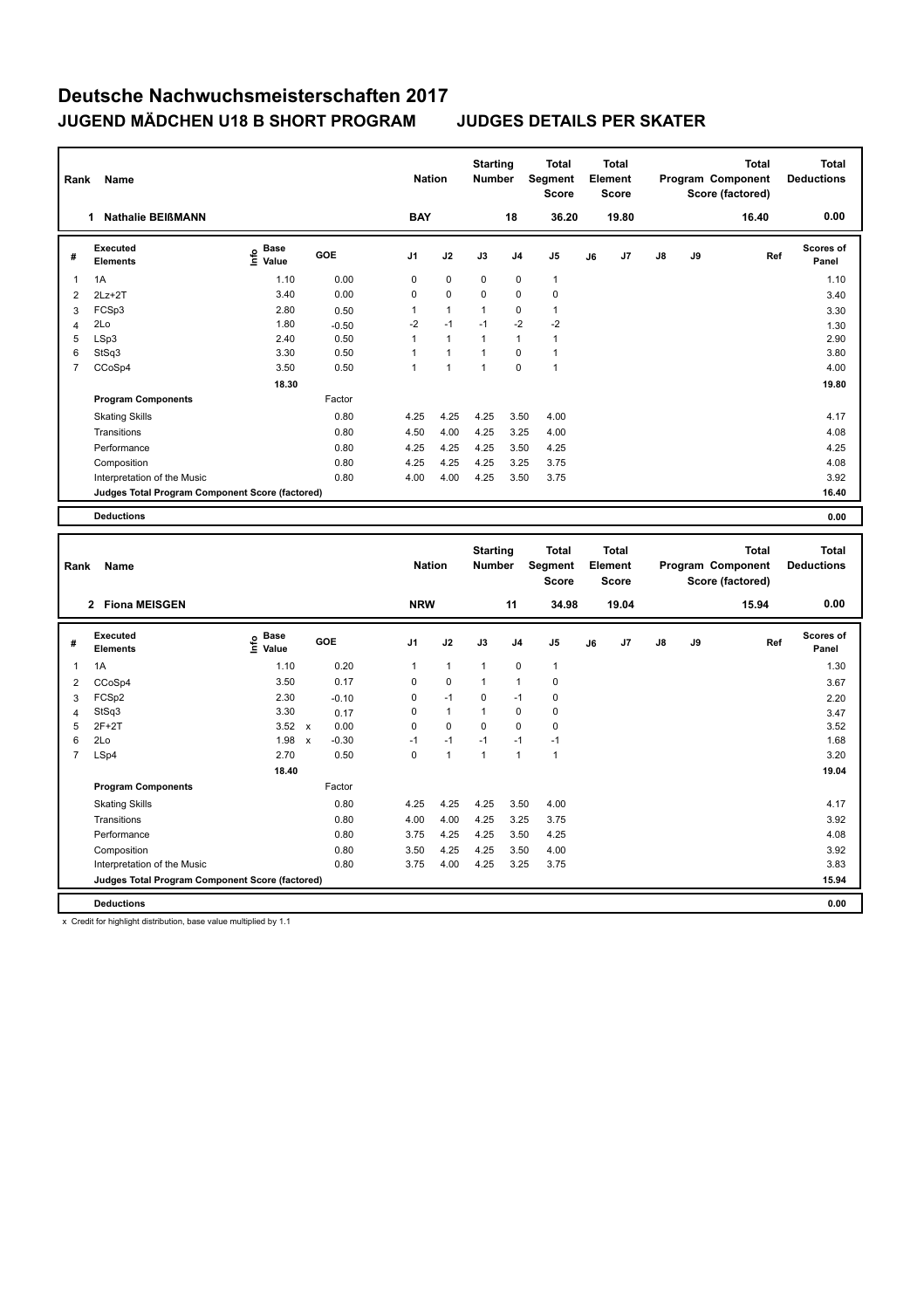| Rank           | Name                                            |                                             |              |            | <b>Nation</b>  |                | <b>Starting</b><br><b>Number</b> |                | Total<br>Segment<br><b>Score</b> |    | <b>Total</b><br>Element<br><b>Score</b> |               |    | <b>Total</b><br>Program Component<br>Score (factored) | <b>Total</b><br><b>Deductions</b> |
|----------------|-------------------------------------------------|---------------------------------------------|--------------|------------|----------------|----------------|----------------------------------|----------------|----------------------------------|----|-----------------------------------------|---------------|----|-------------------------------------------------------|-----------------------------------|
|                | <b>Anna WEHRHEIM</b><br>3                       |                                             |              |            | <b>HES</b>     |                |                                  | 4              | 34.73                            |    | 18.41                                   |               |    | 16.32                                                 | 0.00                              |
| #              | <b>Executed</b><br><b>Elements</b>              | <b>Base</b><br>e <sup>Base</sup><br>⊆ Value |              | <b>GOE</b> | J <sub>1</sub> | J2             | J3                               | J <sub>4</sub> | J <sub>5</sub>                   | J6 | J7                                      | $\mathsf{J}8$ | J9 | Ref                                                   | <b>Scores of</b><br>Panel         |
| 1              | $2Lz+2T$                                        | 3.40                                        |              | 0.30       | 0              | $\mathbf{1}$   | $\mathbf{1}$                     | $\mathbf{1}$   | $\mathbf{1}$                     |    |                                         |               |    |                                                       | 3.70                              |
| 2              | 1A                                              | 1.10                                        |              | 0.00       | 0              | $\mathbf 0$    | $\Omega$                         | $\Omega$       | 0                                |    |                                         |               |    |                                                       | 1.10                              |
| 3              | FCSp2                                           | 2.30                                        |              | 0.00       | 0              | $\mathbf 0$    | 0                                | 0              | $\mathbf{1}$                     |    |                                         |               |    |                                                       | 2.30                              |
| 4              | 2Lo                                             | 1.98                                        | $\mathsf{x}$ | 0.00       | 0              | $\mathbf 0$    | $\Omega$                         | $-1$           | 0                                |    |                                         |               |    |                                                       | 1.98                              |
| 5              | CCoSp4                                          | 3.50                                        |              | 0.50       | $\mathbf{1}$   | $\mathbf{1}$   | 1                                | $\Omega$       | 1                                |    |                                         |               |    |                                                       | 4.00                              |
| 6              | StSq2                                           | 2.60                                        |              | 0.50       | 0              | $\mathbf{1}$   | 1                                | $\overline{1}$ | $\overline{1}$                   |    |                                         |               |    |                                                       | 3.10                              |
| $\overline{7}$ | LSp2                                            | 1.90                                        |              | 0.33       | 0              | $\overline{2}$ | 1                                | $\mathbf 0$    | $\overline{1}$                   |    |                                         |               |    |                                                       | 2.23                              |
|                |                                                 | 16.78                                       |              |            |                |                |                                  |                |                                  |    |                                         |               |    |                                                       | 18.41                             |
|                | <b>Program Components</b>                       |                                             |              | Factor     |                |                |                                  |                |                                  |    |                                         |               |    |                                                       |                                   |
|                | <b>Skating Skills</b>                           |                                             |              | 0.80       | 4.00           | 4.50           | 4.50                             | 3.50           | 3.75                             |    |                                         |               |    |                                                       | 4.08                              |
|                | Transitions                                     |                                             |              | 0.80       | 3.75           | 4.25           | 4.50                             | 3.25           | 4.00                             |    |                                         |               |    |                                                       | 4.00                              |
|                | Performance                                     |                                             |              | 0.80       | 3.50           | 4.50           | 4.50                             | 3.50           | 4.50                             |    |                                         |               |    |                                                       | 4.17                              |
|                | Composition                                     |                                             |              | 0.80       | 3.75           | 4.25           | 4.50                             | 3.25           | 4.25                             |    |                                         |               |    |                                                       | 4.08                              |
|                | Interpretation of the Music                     |                                             |              | 0.80       | 3.75           | 4.25           | 4.50                             | 3.25           | 4.25                             |    |                                         |               |    |                                                       | 4.08                              |
|                | Judges Total Program Component Score (factored) |                                             |              |            |                |                |                                  |                |                                  |    |                                         |               |    |                                                       | 16.32                             |
|                | <b>Deductions</b>                               |                                             |              |            |                |                |                                  |                |                                  |    |                                         |               |    |                                                       | 0.00                              |

x Credit for highlight distribution, base value multiplied by 1.1

| Rank           | <b>Name</b>                                     |    | <b>Nation</b>        |                           | <b>Starting</b><br><b>Number</b> |                | <b>Total</b><br>Segment<br><b>Score</b> |                | <b>Total</b><br>Element<br><b>Score</b> |                |    | <b>Total</b><br>Program Component<br>Score (factored) | <b>Total</b><br><b>Deductions</b> |    |       |                           |
|----------------|-------------------------------------------------|----|----------------------|---------------------------|----------------------------------|----------------|-----------------------------------------|----------------|-----------------------------------------|----------------|----|-------------------------------------------------------|-----------------------------------|----|-------|---------------------------|
|                | 4 Laura WEIGMANN                                |    |                      |                           |                                  | <b>SAS</b>     |                                         |                | 13                                      | 34.53          |    | 17.45                                                 |                                   |    | 17.08 | 0.00                      |
| #              | Executed<br><b>Elements</b>                     | ١m | <b>Base</b><br>Value |                           | GOE                              | J <sub>1</sub> | J2                                      | J3             | J <sub>4</sub>                          | J <sub>5</sub> | J6 | J7                                                    | $\mathsf{J}8$                     | J9 | Ref   | <b>Scores of</b><br>Panel |
| 1              | 2Lze+2T                                         | e  | 2.80                 |                           | $-0.60$                          | $-2$           | $-2$                                    | $-2$           | $-2$                                    | $-2$           |    |                                                       |                                   |    |       | 2.20                      |
| 2              | FCSp2                                           |    | 2.30                 |                           | 0.33                             | $\mathbf{1}$   | $\overline{1}$                          | $\overline{1}$ | $\mathbf 0$                             | 0              |    |                                                       |                                   |    |       | 2.63                      |
| 3              | LSp4                                            |    | 2.70                 |                           | 0.50                             |                | $\overline{2}$                          | 1              | $\overline{1}$                          | $\mathbf{1}$   |    |                                                       |                                   |    |       | 3.20                      |
| 4              | StSq1                                           |    | 1.80                 |                           | 0.33                             |                | $\overline{1}$                          | $\mathbf{1}$   | 0                                       | 0              |    |                                                       |                                   |    |       | 2.13                      |
| 5              | 2Lo                                             |    | 1.98                 | $\mathsf{x}$              | 0.10                             | 0              | $\mathbf{1}$                            | 0              | 0                                       | $\mathbf{1}$   |    |                                                       |                                   |    |       | 2.08                      |
| 6              | 1A                                              |    | 1.21                 | $\boldsymbol{\mathsf{x}}$ | 0.00                             | 0              | 0                                       | $\Omega$       | 0                                       | 0              |    |                                                       |                                   |    |       | 1.21                      |
| $\overline{7}$ | CCoSp4                                          |    | 3.50                 |                           | 0.50                             | $\mathbf{1}$   | $\overline{1}$                          | 1              | $\Omega$                                | $\mathbf{1}$   |    |                                                       |                                   |    |       | 4.00                      |
|                |                                                 |    | 16.29                |                           |                                  |                |                                         |                |                                         |                |    |                                                       |                                   |    |       | 17.45                     |
|                | <b>Program Components</b>                       |    |                      |                           | Factor                           |                |                                         |                |                                         |                |    |                                                       |                                   |    |       |                           |
|                | <b>Skating Skills</b>                           |    |                      |                           | 0.80                             | 4.25           | 4.50                                    | 4.50           | 3.50                                    | 4.25           |    |                                                       |                                   |    |       | 4.33                      |
|                | Transitions                                     |    |                      |                           | 0.80                             | 4.00           | 4.25                                    | 4.25           | 3.25                                    | 4.25           |    |                                                       |                                   |    |       | 4.17                      |
|                | Performance                                     |    |                      |                           | 0.80                             | 4.50           | 4.50                                    | 4.25           | 3.50                                    | 4.50           |    |                                                       |                                   |    |       | 4.42                      |
|                | Composition                                     |    |                      |                           | 0.80                             | 4.25           | 4.75                                    | 4.25           | 3.50                                    | 4.25           |    |                                                       |                                   |    |       | 4.25                      |
|                | Interpretation of the Music                     |    |                      |                           | 0.80                             | 4.25           | 4.25                                    | 4.00           | 3.50                                    | 4.25           |    |                                                       |                                   |    |       | 4.17                      |
|                | Judges Total Program Component Score (factored) |    |                      |                           |                                  |                |                                         |                |                                         |                |    |                                                       |                                   |    |       | 17.08                     |
|                | <b>Deductions</b>                               |    |                      |                           |                                  |                |                                         |                |                                         |                |    |                                                       |                                   |    |       | 0.00                      |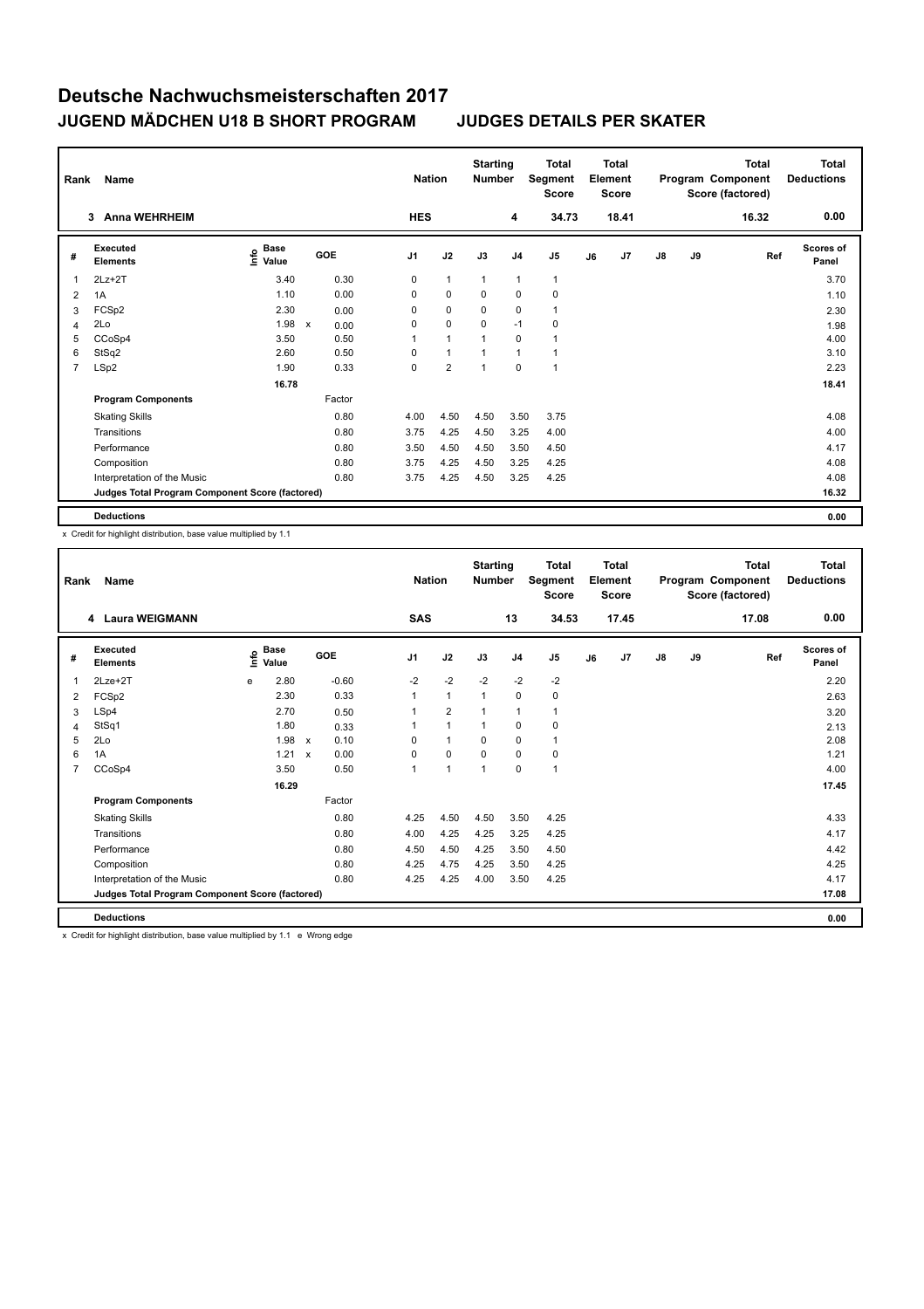| Rank           | Name                                            |         |                                             |                           |         |                | <b>Nation</b>  | <b>Starting</b><br><b>Number</b> |                | <b>Total</b><br>Segment<br><b>Score</b> |    | Total<br>Element<br><b>Score</b> |               |    | <b>Total</b><br>Program Component<br>Score (factored) | Total<br><b>Deductions</b> |
|----------------|-------------------------------------------------|---------|---------------------------------------------|---------------------------|---------|----------------|----------------|----------------------------------|----------------|-----------------------------------------|----|----------------------------------|---------------|----|-------------------------------------------------------|----------------------------|
|                | 5 Anne-Sophie SCHLEGEL                          |         |                                             |                           |         | <b>BAY</b>     |                |                                  | 15             | 34.31                                   |    | 18.99                            |               |    | 15.32                                                 | 0.00                       |
| #              | Executed<br><b>Elements</b>                     |         | <b>Base</b><br>e <sup>Base</sup><br>⊆ Value |                           | GOE     | J <sub>1</sub> | J2             | J3                               | J4             | J <sub>5</sub>                          | J6 | J7                               | $\mathsf{J}8$ | J9 | Ref                                                   | <b>Scores of</b><br>Panel  |
| 1              | FCSp3                                           |         | 2.80                                        |                           | 0.50    | 1              | $\mathbf{1}$   | $\overline{1}$                   | $\mathbf 0$    | $\mathbf{1}$                            |    |                                  |               |    |                                                       | 3.30                       |
| 2              | StSq3                                           |         | 3.30                                        |                           | 0.00    | $\Omega$       | $\mathbf 0$    | $\Omega$                         | $\overline{1}$ | $\mathbf 0$                             |    |                                  |               |    |                                                       | 3.30                       |
| 3              | CCoSp4                                          |         | 3.50                                        |                           | 0.50    | 1              | $\overline{1}$ | 1                                | 1              | 1                                       |    |                                  |               |    |                                                       | 4.00                       |
| 4              | $2Lz+2T<$                                       | $\prec$ | $3.30 \times$                               |                           | $-0.30$ | $-1$           | $-1$           | $-1$                             | $-2$           | $-1$                                    |    |                                  |               |    |                                                       | 3.00                       |
| 5              | 2Lo                                             |         | 1.98                                        | $\boldsymbol{\mathsf{x}}$ | 0.30    | 1              | $\mathbf{1}$   | 1                                | $\overline{1}$ | 1                                       |    |                                  |               |    |                                                       | 2.28                       |
| 6              | 1A                                              |         | 1.21                                        | $\mathsf{x}$              | 0.00    | 0              | $\mathbf 0$    | 0                                | $\mathbf 0$    | $\mathbf{1}$                            |    |                                  |               |    |                                                       | 1.21                       |
| $\overline{7}$ | LSp2                                            |         | 1.90                                        |                           | 0.00    | 0              | 0              | 0                                | $\overline{1}$ | 0                                       |    |                                  |               |    |                                                       | 1.90                       |
|                |                                                 |         | 17.99                                       |                           |         |                |                |                                  |                |                                         |    |                                  |               |    |                                                       | 18.99                      |
|                | <b>Program Components</b>                       |         |                                             |                           | Factor  |                |                |                                  |                |                                         |    |                                  |               |    |                                                       |                            |
|                | <b>Skating Skills</b>                           |         |                                             |                           | 0.80    | 4.25           | 4.00           | 3.75                             | 3.75           | 4.25                                    |    |                                  |               |    |                                                       | 4.00                       |
|                | Transitions                                     |         |                                             |                           | 0.80    | 4.00           | 3.75           | 3.50                             | 3.50           | 3.75                                    |    |                                  |               |    |                                                       | 3.67                       |
|                | Performance                                     |         |                                             |                           | 0.80    | 4.00           | 3.75           | 3.75                             | 3.50           | 4.25                                    |    |                                  |               |    |                                                       | 3.83                       |
|                | Composition                                     |         |                                             |                           | 0.80    | 3.75           | 4.00           | 4.00                             | 3.50           | 3.75                                    |    |                                  |               |    |                                                       | 3.83                       |
|                | Interpretation of the Music                     |         |                                             |                           | 0.80    | 4.00           | 3.75           | 4.00                             | 3.50           | 3.75                                    |    |                                  |               |    |                                                       | 3.83                       |
|                | Judges Total Program Component Score (factored) |         |                                             |                           |         |                |                |                                  |                |                                         |    |                                  |               |    |                                                       | 15.32                      |
|                | <b>Deductions</b>                               |         |                                             |                           |         |                |                |                                  |                |                                         |    |                                  |               |    |                                                       | 0.00                       |

< Under-rotated jump x Credit for highlight distribution, base value multiplied by 1.1

| Rank           | Name                                            |                                         |              |         |            | <b>Nation</b> | <b>Starting</b><br><b>Number</b> |                | Total<br>Segment<br><b>Score</b> |    | Total<br>Element<br><b>Score</b> |               |    | Total<br>Program Component<br>Score (factored) | <b>Total</b><br><b>Deductions</b> |
|----------------|-------------------------------------------------|-----------------------------------------|--------------|---------|------------|---------------|----------------------------------|----------------|----------------------------------|----|----------------------------------|---------------|----|------------------------------------------------|-----------------------------------|
|                | Sophie Estelle MUTH<br>6                        |                                         |              |         | <b>SAS</b> |               |                                  | 9              | 34.23                            |    | 18.23                            |               |    | 16.00                                          | 0.00                              |
| #              | <b>Executed</b><br><b>Elements</b>              | $\mathbf{e}$ Base<br>$\mathbf{E}$ Value |              | GOE     | J1         | J2            | J3                               | J <sub>4</sub> | J <sub>5</sub>                   | J6 | J7                               | $\mathsf{J}8$ | J9 | Ref                                            | <b>Scores of</b><br>Panel         |
| 1              | FCS <sub>p2</sub>                               | 2.30                                    |              | 0.00    | 0          | $\mathbf 0$   | $\mathbf 0$                      | $-1$           | $\mathbf{1}$                     |    |                                  |               |    |                                                | 2.30                              |
| $\overline{2}$ | $2Lz+2T$                                        | 3.40                                    |              | 0.00    | 0          | $\mathbf 0$   | $\mathbf 0$                      | $\mathbf 0$    | 0                                |    |                                  |               |    |                                                | 3.40                              |
| 3              | CCoSp3                                          | 3.00                                    |              | 0.50    | 1          | $\mathbf{1}$  | $\mathbf{1}$                     | $\mathbf 0$    | $\mathbf{1}$                     |    |                                  |               |    |                                                | 3.50                              |
| 4              | 1A                                              | 1.21                                    | $\mathsf{x}$ | 0.00    | 0          | $\mathbf 0$   | $\mathbf 0$                      | $\mathbf 0$    | 0                                |    |                                  |               |    |                                                | 1.21                              |
| 5              | StSq3                                           | 3.30                                    |              | 0.17    | 0          | $\mathbf{1}$  | 1                                | 0              | 0                                |    |                                  |               |    |                                                | 3.47                              |
| 6              | 2Lo                                             | 1.98                                    | $\mathsf{x}$ | $-0.20$ | $-1$       | $-1$          | $-1$                             | 0              | $\pmb{0}$                        |    |                                  |               |    |                                                | 1.78                              |
| 7              | LSp3                                            | 2.40                                    |              | 0.17    | $\Omega$   | $\mathbf{1}$  | 0                                | $\mathbf 0$    | $\mathbf{1}$                     |    |                                  |               |    |                                                | 2.57                              |
|                |                                                 | 17.59                                   |              |         |            |               |                                  |                |                                  |    |                                  |               |    |                                                | 18.23                             |
|                | <b>Program Components</b>                       |                                         |              | Factor  |            |               |                                  |                |                                  |    |                                  |               |    |                                                |                                   |
|                | <b>Skating Skills</b>                           |                                         |              | 0.80    | 4.00       | 4.50          | 4.25                             | 3.50           | 4.25                             |    |                                  |               |    |                                                | 4.17                              |
|                | Transitions                                     |                                         |              | 0.80    | 3.75       | 4.25          | 4.00                             | 3.25           | 3.75                             |    |                                  |               |    |                                                | 3.83                              |
|                | Performance                                     |                                         |              | 0.80    | 3.75       | 4.25          | 4.25                             | 3.25           | 4.00                             |    |                                  |               |    |                                                | 4.00                              |
|                | Composition                                     |                                         |              | 0.80    | 3.50       | 4.50          | 4.25                             | 3.50           | 4.25                             |    |                                  |               |    |                                                | 4.00                              |
|                | Interpretation of the Music                     |                                         |              | 0.80    | 3.75       | 4.25          | 4.25                             | 3.25           | 4.00                             |    |                                  |               |    |                                                | 4.00                              |
|                | Judges Total Program Component Score (factored) |                                         |              |         |            |               |                                  |                |                                  |    |                                  |               |    |                                                | 16.00                             |
|                | <b>Deductions</b>                               |                                         |              |         |            |               |                                  |                |                                  |    |                                  |               |    |                                                | 0.00                              |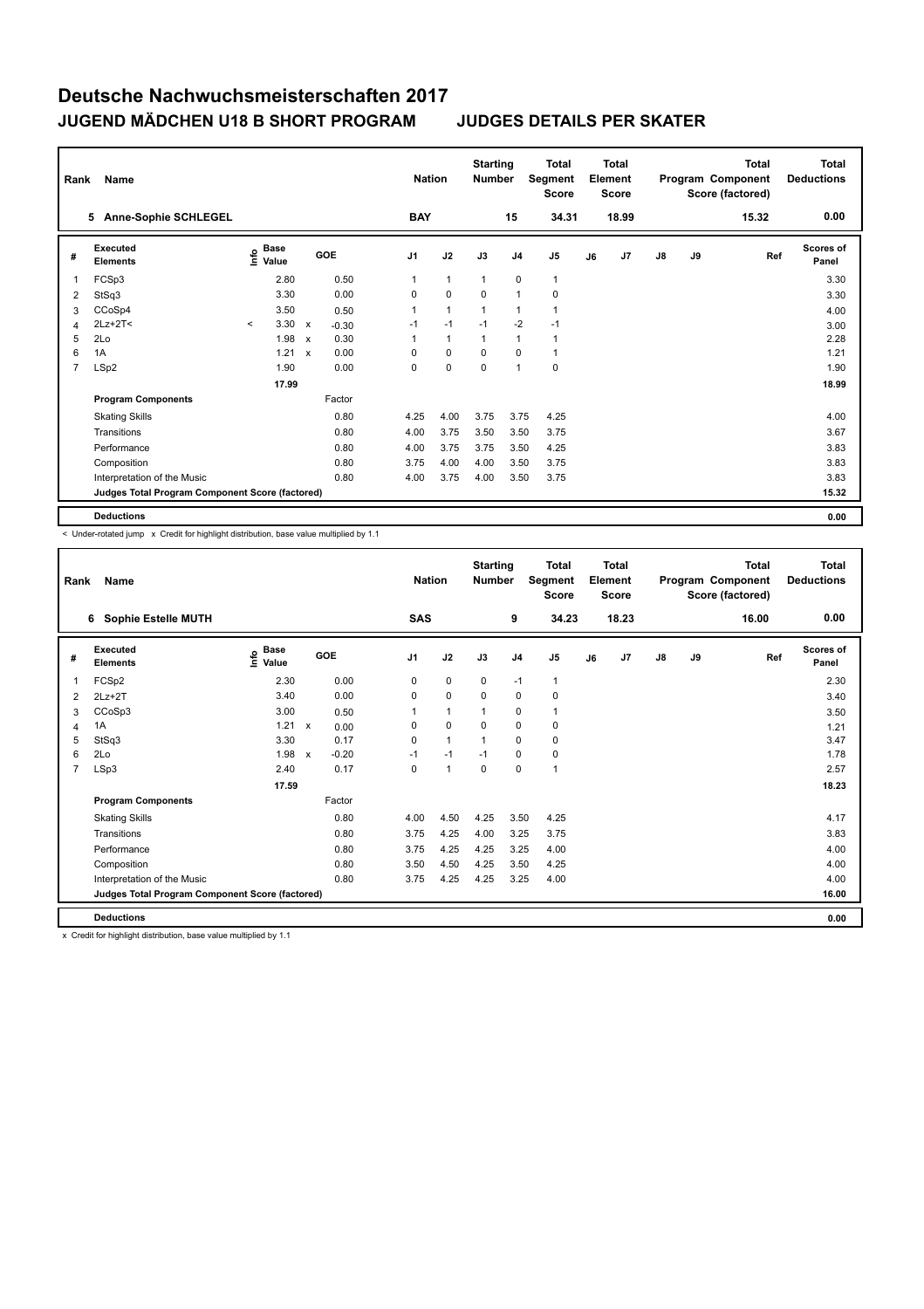| Rank | Name                                            |                                             |              |            |                | <b>Nation</b> | <b>Starting</b><br><b>Number</b> |                | <b>Total</b><br>Segment<br><b>Score</b> |    | <b>Total</b><br>Element<br><b>Score</b> |               |    | <b>Total</b><br>Program Component<br>Score (factored) | <b>Total</b><br><b>Deductions</b> |
|------|-------------------------------------------------|---------------------------------------------|--------------|------------|----------------|---------------|----------------------------------|----------------|-----------------------------------------|----|-----------------------------------------|---------------|----|-------------------------------------------------------|-----------------------------------|
|      | <b>Nicole HEGER</b><br>7                        |                                             |              |            | <b>NRW</b>     |               |                                  | 20             | 33.43                                   |    | 17.95                                   |               |    | 15.48                                                 | 0.00                              |
| #    | <b>Executed</b><br><b>Elements</b>              | <b>Base</b><br>e <sup>Base</sup><br>⊆ Value |              | <b>GOE</b> | J <sub>1</sub> | J2            | J3                               | J <sub>4</sub> | J <sub>5</sub>                          | J6 | J7                                      | $\mathsf{J}8$ | J9 | Ref                                                   | <b>Scores of</b><br>Panel         |
| 1    | $2Lz + 2T$                                      | 3.40                                        |              | $-0.30$    | $-1$           | $-1$          | $-1$                             | $-1$           | $-1$                                    |    |                                         |               |    |                                                       | 3.10                              |
| 2    | 2Lo                                             | 1.80                                        |              | 0.30       | 1              | $\mathbf{1}$  | 1                                | $\Omega$       | $\mathbf{1}$                            |    |                                         |               |    |                                                       | 2.10                              |
| 3    | FCS <sub>p2</sub>                               | 2.30                                        |              | 0.00       | 1              | $\mathbf 0$   | 0                                | $-1$           | 0                                       |    |                                         |               |    |                                                       | 2.30                              |
| 4    | StSq2                                           | 2.60                                        |              | 0.00       | 0              | $\mathbf 0$   | 0                                | 0              | 0                                       |    |                                         |               |    |                                                       | 2.60                              |
| 5    | CCoSp4                                          | 3.50                                        |              | 0.17       | 0              | $\mathbf{1}$  | 1                                | $\mathbf 0$    | $\pmb{0}$                               |    |                                         |               |    |                                                       | 3.67                              |
| 6    | 1A                                              | 1.21                                        | $\mathsf{x}$ | 0.07       | 1              | $\mathbf 0$   | 0                                | $\Omega$       | $\mathbf{1}$                            |    |                                         |               |    |                                                       | 1.28                              |
| 7    | LSp3                                            | 2.40                                        |              | 0.50       | 1              | $\mathbf{1}$  | $\mathbf{1}$                     | 1              | $\overline{1}$                          |    |                                         |               |    |                                                       | 2.90                              |
|      |                                                 | 17.21                                       |              |            |                |               |                                  |                |                                         |    |                                         |               |    |                                                       | 17.95                             |
|      | <b>Program Components</b>                       |                                             |              | Factor     |                |               |                                  |                |                                         |    |                                         |               |    |                                                       |                                   |
|      | <b>Skating Skills</b>                           |                                             |              | 0.80       | 4.25           | 4.25          | 4.25                             | 3.25           | 4.00                                    |    |                                         |               |    |                                                       | 4.17                              |
|      | Transitions                                     |                                             |              | 0.80       | 3.75           | 3.75          | 3.50                             | 3.00           | 3.75                                    |    |                                         |               |    |                                                       | 3.67                              |
|      | Performance                                     |                                             |              | 0.80       | 4.00           | 4.00          | 4.00                             | 3.50           | 4.00                                    |    |                                         |               |    |                                                       | 4.00                              |
|      | Composition                                     |                                             |              | 0.80       | 3.75           | 4.25          | 3.75                             | 3.25           | 3.75                                    |    |                                         |               |    |                                                       | 3.75                              |
|      | Interpretation of the Music                     |                                             |              | 0.80       | 4.00           | 3.75          | 3.75                             | 3.25           | 3.75                                    |    |                                         |               |    |                                                       | 3.75                              |
|      | Judges Total Program Component Score (factored) |                                             |              |            |                |               |                                  |                |                                         |    |                                         |               |    |                                                       | 15.48                             |
|      | <b>Deductions</b>                               |                                             |              |            |                |               |                                  |                |                                         |    |                                         |               |    |                                                       | 0.00                              |

x Credit for highlight distribution, base value multiplied by 1.1 ! Not clear edge

| Rank | Name<br><b>Angelina SCHNEIDER</b><br>8          |  |                                  |                           |            | <b>Nation</b> |              | <b>Starting</b><br><b>Number</b> |                | <b>Total</b><br>Segment<br><b>Score</b> |    | Total<br>Element<br><b>Score</b> |               |    | <b>Total</b><br>Program Component<br>Score (factored) | <b>Total</b><br><b>Deductions</b> |
|------|-------------------------------------------------|--|----------------------------------|---------------------------|------------|---------------|--------------|----------------------------------|----------------|-----------------------------------------|----|----------------------------------|---------------|----|-------------------------------------------------------|-----------------------------------|
|      |                                                 |  |                                  |                           |            | B-W           |              |                                  | 6              | 32.37                                   |    | 16.71                            |               |    | 15.66                                                 | 0.00                              |
| #    | Executed<br><b>Elements</b>                     |  | <b>Base</b><br>e Base<br>E Value |                           | <b>GOE</b> | J1            | J2           | J3                               | J <sub>4</sub> | J <sub>5</sub>                          | J6 | J7                               | $\mathsf{J}8$ | J9 | Ref                                                   | <b>Scores of</b><br>Panel         |
| 1    | 2Lo                                             |  | 1.80                             |                           | 0.10       | 0             | $\mathbf{1}$ | $\mathbf{1}$                     | $\mathbf 0$    | $\mathbf 0$                             |    |                                  |               |    |                                                       | 1.90                              |
| 2    | $2Lz+2T$                                        |  | 3.40                             |                           | $-0.60$    | $-2$          | $-2$         | $-2$                             | $-3$           | $-2$                                    |    |                                  |               |    |                                                       | 2.80                              |
| 3    | FCSp2                                           |  | 2.30                             |                           | 0.00       | 0             | $\mathbf 0$  | 0                                | $-1$           | 0                                       |    |                                  |               |    |                                                       | 2.30                              |
| 4    | LSp2                                            |  | 1.90                             |                           | 0.33       | 0             | $\mathbf{1}$ | 0                                | $\mathbf{1}$   | 1                                       |    |                                  |               |    |                                                       | 2.23                              |
| 5    | StSq2                                           |  | 2.60                             |                           | 0.17       | $\Omega$      | $\mathbf{1}$ | 1                                | 0              | 0                                       |    |                                  |               |    |                                                       | 2.77                              |
| 6    | 1A                                              |  | 1.21                             | $\boldsymbol{\mathsf{x}}$ | 0.00       | 0             | $\mathbf 0$  | 0                                | $\mathbf 0$    | $\mathbf 0$                             |    |                                  |               |    |                                                       | 1.21                              |
| 7    | CCoSp4                                          |  | 3.50                             |                           | 0.00       | $\Omega$      | $\mathbf 0$  | 0                                | $-1$           | 0                                       |    |                                  |               |    |                                                       | 3.50                              |
|      |                                                 |  | 16.71                            |                           |            |               |              |                                  |                |                                         |    |                                  |               |    |                                                       | 16.71                             |
|      | <b>Program Components</b>                       |  |                                  |                           | Factor     |               |              |                                  |                |                                         |    |                                  |               |    |                                                       |                                   |
|      | <b>Skating Skills</b>                           |  |                                  |                           | 0.80       | 3.75          | 3.75         | 3.75                             | 3.50           | 3.75                                    |    |                                  |               |    |                                                       | 3.75                              |
|      | Transitions                                     |  |                                  |                           | 0.80       | 3.75          | 3.50         | 3.75                             | 3.25           | 3.50                                    |    |                                  |               |    |                                                       | 3.58                              |
|      | Performance                                     |  |                                  |                           | 0.80       | 4.00          | 4.25         | 4.00                             | 3.00           | 4.00                                    |    |                                  |               |    |                                                       | 4.00                              |
|      | Composition                                     |  |                                  |                           | 0.80       | 4.25          | 4.50         | 4.25                             | 3.25           | 4.00                                    |    |                                  |               |    |                                                       | 4.17                              |
|      | Interpretation of the Music                     |  |                                  |                           | 0.80       | 4.25          | 4.25         | 4.25                             | 3.25           | 3.75                                    |    |                                  |               |    |                                                       | 4.08                              |
|      | Judges Total Program Component Score (factored) |  |                                  |                           |            |               |              |                                  |                |                                         |    |                                  |               |    |                                                       | 15.66                             |
|      | <b>Deductions</b>                               |  |                                  |                           |            |               |              |                                  |                |                                         |    |                                  |               |    |                                                       | 0.00                              |

x Credit for highlight distribution, base value multiplied by 1.1 ! Not clear edge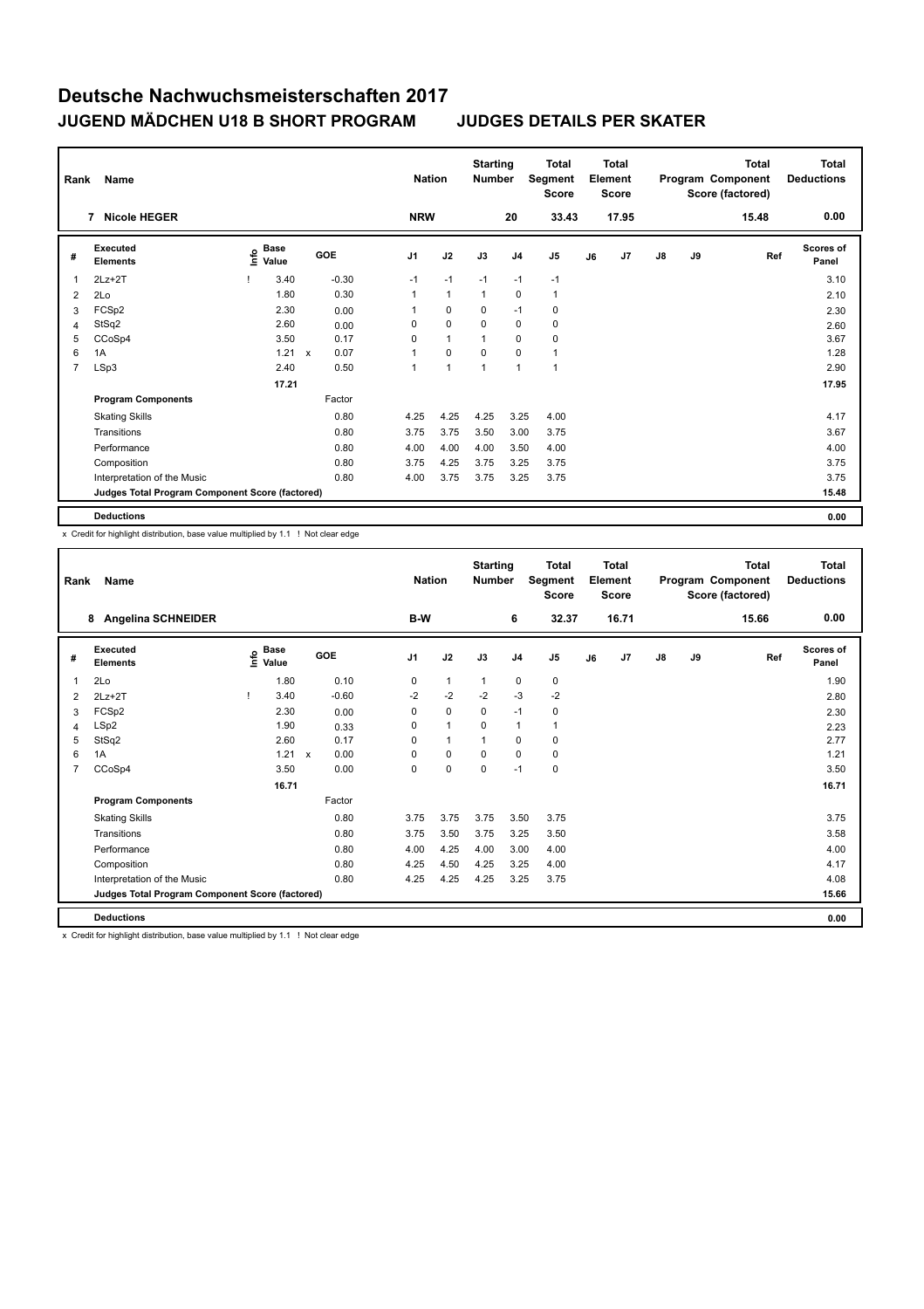| Rank           | Name                                            |                                             |   |            | <b>Nation</b>  |              | <b>Starting</b><br><b>Number</b> |                | <b>Total</b><br>Segment<br><b>Score</b> |    | <b>Total</b><br>Element<br>Score |               |    | <b>Total</b><br>Program Component<br>Score (factored) | <b>Total</b><br><b>Deductions</b> |
|----------------|-------------------------------------------------|---------------------------------------------|---|------------|----------------|--------------|----------------------------------|----------------|-----------------------------------------|----|----------------------------------|---------------|----|-------------------------------------------------------|-----------------------------------|
|                | <b>Nadine SEIDL</b><br>9                        |                                             |   |            | <b>BAY</b>     |              |                                  | 8              | 31.93                                   |    | 17.27                            |               |    | 14.66                                                 | 0.00                              |
| #              | Executed<br><b>Elements</b>                     | <b>Base</b><br>e <sup>Base</sup><br>⊆ Value |   | <b>GOE</b> | J <sub>1</sub> | J2           | J3                               | J <sub>4</sub> | J <sub>5</sub>                          | J6 | J7                               | $\mathsf{J}8$ | J9 | Ref                                                   | <b>Scores of</b><br>Panel         |
| 1              | 1A                                              | 1.10                                        |   | 0.00       | 0              | $\mathbf 0$  | 0                                | $\mathbf 0$    | 0                                       |    |                                  |               |    |                                                       | 1.10                              |
| 2              | FCSp4                                           | 3.20                                        |   | 0.33       | 1              | $\mathbf 0$  | $\mathbf{1}$                     | 0              | $\mathbf{1}$                            |    |                                  |               |    |                                                       | 3.53                              |
| 3              | $2Lz+2T<<$                                      | 2.50                                        |   | $-0.90$    | $-2$           | $-3$         | $-3$                             | $-3$           | $-3$                                    |    |                                  |               |    |                                                       | 1.60                              |
| 4              | LSp3                                            | 2.40                                        |   | 0.50       | 0              | $\mathbf{1}$ | 1                                | $\mathbf{1}$   | $\overline{1}$                          |    |                                  |               |    |                                                       | 2.90                              |
| 5              | StSq2                                           | 2.60                                        |   | 0.33       | 0              | $\mathbf{1}$ | 1                                | $\Omega$       | 1                                       |    |                                  |               |    |                                                       | 2.93                              |
| 6              | 2Lo                                             | 1.98                                        | X | $-0.10$    | 0              | $-1$         | $\mathbf 0$                      | $-1$           | 0                                       |    |                                  |               |    |                                                       | 1.88                              |
| $\overline{7}$ | CCoSp3                                          | 3.00                                        |   | 0.33       | 1              | $\mathbf 0$  | 1                                | $\mathbf 0$    | $\overline{1}$                          |    |                                  |               |    |                                                       | 3.33                              |
|                |                                                 | 16.78                                       |   |            |                |              |                                  |                |                                         |    |                                  |               |    |                                                       | 17.27                             |
|                | <b>Program Components</b>                       |                                             |   | Factor     |                |              |                                  |                |                                         |    |                                  |               |    |                                                       |                                   |
|                | <b>Skating Skills</b>                           |                                             |   | 0.80       | 3.75           | 3.75         | 3.75                             | 3.25           | 4.00                                    |    |                                  |               |    |                                                       | 3.75                              |
|                | Transitions                                     |                                             |   | 0.80       | 3.75           | 3.50         | 3.75                             | 3.00           | 3.75                                    |    |                                  |               |    |                                                       | 3.67                              |
|                | Performance                                     |                                             |   | 0.80       | 3.50           | 3.75         | 3.50                             | 3.00           | 4.25                                    |    |                                  |               |    |                                                       | 3.58                              |
|                | Composition                                     |                                             |   | 0.80       | 3.50           | 4.00         | 3.75                             | 3.00           | 4.00                                    |    |                                  |               |    |                                                       | 3.75                              |
|                | Interpretation of the Music                     |                                             |   | 0.80       | 3.50           | 3.50         | 3.75                             | 3.00           | 4.00                                    |    |                                  |               |    |                                                       | 3.58                              |
|                | Judges Total Program Component Score (factored) |                                             |   |            |                |              |                                  |                |                                         |    |                                  |               |    |                                                       | 14.66                             |
|                | <b>Deductions</b>                               |                                             |   |            |                |              |                                  |                |                                         |    |                                  |               |    |                                                       | 0.00                              |

<< Downgraded jump x Credit for highlight distribution, base value multiplied by 1.1 ! Not clear edge

| Rank           | Name                                                   |      |                      |              |         | <b>Nation</b>  |                | <b>Starting</b><br><b>Number</b> |                | <b>Total</b><br>Segment<br><b>Score</b> |    | <b>Total</b><br>Element<br><b>Score</b> |               |    | <b>Total</b><br>Program Component<br>Score (factored) | <b>Total</b><br><b>Deductions</b> |
|----------------|--------------------------------------------------------|------|----------------------|--------------|---------|----------------|----------------|----------------------------------|----------------|-----------------------------------------|----|-----------------------------------------|---------------|----|-------------------------------------------------------|-----------------------------------|
| 10             | <b>Lina-Charlot KLENNER</b>                            |      |                      |              |         | SAS            |                |                                  | 1              | 31.69                                   |    | 16.69                                   |               |    | 15.00                                                 | 0.00                              |
| #              | Executed<br><b>Elements</b>                            | lnfo | <b>Base</b><br>Value |              | GOE     | J <sub>1</sub> | J2             | J3                               | J <sub>4</sub> | J <sub>5</sub>                          | J6 | J7                                      | $\mathsf{J}8$ | J9 | Ref                                                   | Scores of<br>Panel                |
| 1              | 2Lze+2T                                                | e    | 2.80                 |              | $-0.60$ | $-2$           | $-2$           | $-2$                             | $-2$           | $-2$                                    |    |                                         |               |    |                                                       | 2.20                              |
| 2              | FCSp2                                                  |      | 2.30                 |              | $-0.10$ | 0              | $-1$           | $\mathbf 0$                      | $-1$           | $\mathbf 0$                             |    |                                         |               |    |                                                       | 2.20                              |
| 3              | CCoSp3                                                 |      | 3.00                 |              | 0.00    | $\Omega$       | $\mathbf 0$    | $\Omega$                         | $\mathbf 0$    | $\mathbf 0$                             |    |                                         |               |    |                                                       | 3.00                              |
| 4              | StSq3                                                  |      | 3.30                 |              | 0.00    | 0              | $\mathbf{1}$   | $\mathbf 0$                      | $\mathbf 0$    | $\mathbf 0$                             |    |                                         |               |    |                                                       | 3.30                              |
| 5              | 2Lo                                                    |      | 1.98                 | $\mathsf{x}$ | $-0.10$ | 0              | $-1$           | 0                                | $-1$           | 0                                       |    |                                         |               |    |                                                       | 1.88                              |
| 6              | 1A                                                     |      | 1.21                 | $\mathbf{x}$ | 0.00    | $\Omega$       | $\mathbf 0$    | $\Omega$                         | $\Omega$       | 0                                       |    |                                         |               |    |                                                       | 1.21                              |
| $\overline{7}$ | LSp3                                                   |      | 2.40                 |              | 0.50    |                | $\overline{1}$ | 1                                | $\mathbf{1}$   | $\mathbf{1}$                            |    |                                         |               |    |                                                       | 2.90                              |
|                |                                                        |      | 16.99                |              |         |                |                |                                  |                |                                         |    |                                         |               |    |                                                       | 16.69                             |
|                | <b>Program Components</b>                              |      |                      |              | Factor  |                |                |                                  |                |                                         |    |                                         |               |    |                                                       |                                   |
|                | <b>Skating Skills</b>                                  |      |                      |              | 0.80    | 3.50           | 4.25           | 4.25                             | 3.50           | 3.75                                    |    |                                         |               |    |                                                       | 3.83                              |
|                | Transitions                                            |      |                      |              | 0.80    | 3.25           | 4.00           | 4.00                             | 3.25           | 3.75                                    |    |                                         |               |    |                                                       | 3.67                              |
|                | Performance                                            |      |                      |              | 0.80    | 3.50           | 4.50           | 4.25                             | 3.25           | 3.50                                    |    |                                         |               |    |                                                       | 3.75                              |
|                | Composition                                            |      |                      |              | 0.80    | 3.50           | 4.25           | 4.00                             | 3.25           | 3.75                                    |    |                                         |               |    |                                                       | 3.75                              |
|                | Interpretation of the Music                            |      |                      |              | 0.80    | 3.50           | 4.50           | 4.00                             | 3.25           | 3.75                                    |    |                                         |               |    |                                                       | 3.75                              |
|                | <b>Judges Total Program Component Score (factored)</b> |      |                      |              |         |                |                |                                  |                |                                         |    |                                         |               |    |                                                       | 15.00                             |
|                | <b>Deductions</b>                                      |      |                      |              |         |                |                |                                  |                |                                         |    |                                         |               |    |                                                       | 0.00                              |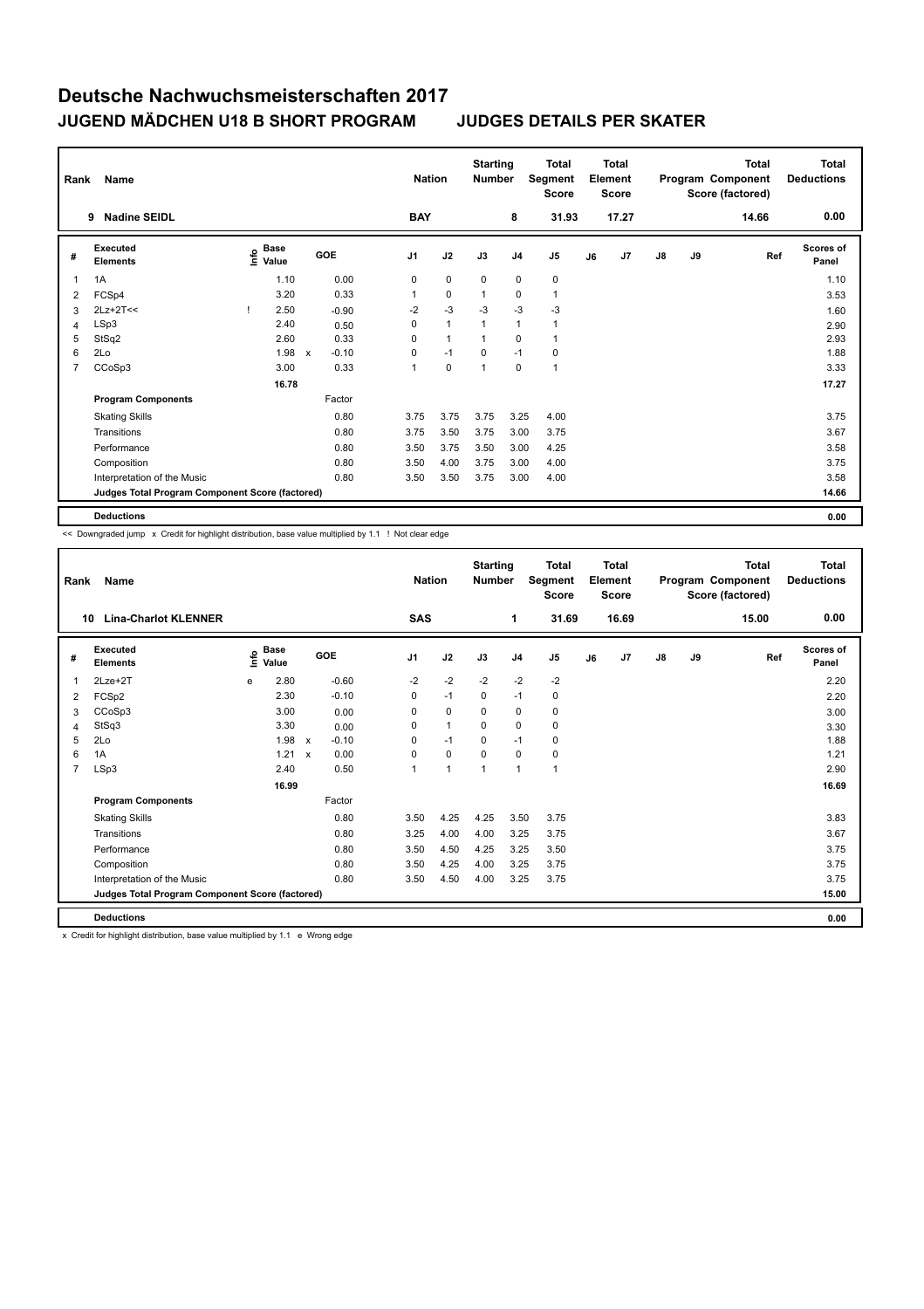| Rank           | Name                                            |                                      |            | <b>Nation</b>  |              | <b>Starting</b><br><b>Number</b> |                | <b>Total</b><br>Segment<br><b>Score</b> |    | <b>Total</b><br>Element<br><b>Score</b> |               |    | Total<br>Program Component<br>Score (factored) | Total<br><b>Deductions</b> |
|----------------|-------------------------------------------------|--------------------------------------|------------|----------------|--------------|----------------------------------|----------------|-----------------------------------------|----|-----------------------------------------|---------------|----|------------------------------------------------|----------------------------|
|                | <b>Antonia MOARCAS</b><br>11                    |                                      |            | <b>BAY</b>     |              |                                  | 19             | 31.47                                   |    | 15.47                                   |               |    | 16.00                                          | 0.00                       |
| #              | Executed<br><b>Elements</b>                     | Base<br>e <sup>Base</sup><br>⊆ Value | <b>GOE</b> | J <sub>1</sub> | J2           | J3                               | J <sub>4</sub> | J <sub>5</sub>                          | J6 | J7                                      | $\mathsf{J}8$ | J9 | Ref                                            | <b>Scores of</b><br>Panel  |
| 1              | 1A                                              | 1.10                                 | 0.00       | 0              | $\mathbf 0$  | 0                                | $\mathbf 0$    | $\overline{1}$                          |    |                                         |               |    |                                                | 1.10                       |
| 2              | $2Lz+2T<<$                                      | 2.50                                 | $-0.80$    | $-2$           | $-3$         | $-2$                             | $-3$           | $-3$                                    |    |                                         |               |    |                                                | 1.70                       |
| 3              | FCSp2                                           | 2.30                                 | $-0.10$    | 0              | $-1$         | 0                                | $-1$           | 0                                       |    |                                         |               |    |                                                | 2.20                       |
| 4              | 2Lo                                             | 1.80                                 | $-0.30$    | $-1$           | $-1$         | $-1$                             | $-1$           | 0                                       |    |                                         |               |    |                                                | 1.50                       |
| 5              | LSp4                                            | 2.70                                 | 0.00       | 0              | $\mathbf 0$  | $\Omega$                         | 0              | 0                                       |    |                                         |               |    |                                                | 2.70                       |
| 6              | StSq2                                           | 2.60                                 | 0.17       | $\mathbf{1}$   | $\mathbf{1}$ | $\Omega$                         | $\Omega$       | 0                                       |    |                                         |               |    |                                                | 2.77                       |
| $\overline{7}$ | CCoSp4                                          | 3.50                                 | 0.00       | $\mathbf{1}$   | 0            | $\mathbf 0$                      | $\mathbf 0$    | $\pmb{0}$                               |    |                                         |               |    |                                                | 3.50                       |
|                |                                                 | 16.50                                |            |                |              |                                  |                |                                         |    |                                         |               |    |                                                | 15.47                      |
|                | <b>Program Components</b>                       |                                      | Factor     |                |              |                                  |                |                                         |    |                                         |               |    |                                                |                            |
|                | <b>Skating Skills</b>                           |                                      | 0.80       | 4.00           | 4.50         | 4.25                             | 3.25           | 3.75                                    |    |                                         |               |    |                                                | 4.00                       |
|                | Transitions                                     |                                      | 0.80       | 4.25           | 4.00         | 3.75                             | 3.00           | 4.00                                    |    |                                         |               |    |                                                | 3.92                       |
|                | Performance                                     |                                      | 0.80       | 4.25           | 4.25         | 4.00                             | 3.25           | 3.75                                    |    |                                         |               |    |                                                | 4.00                       |
|                | Composition                                     |                                      | 0.80       | 4.50           | 4.50         | 4.00                             | 3.00           | 3.75                                    |    |                                         |               |    |                                                | 4.08                       |
|                | Interpretation of the Music                     |                                      | 0.80       | 4.50           | 4.25         | 4.00                             | 3.00           | 3.75                                    |    |                                         |               |    |                                                | 4.00                       |
|                | Judges Total Program Component Score (factored) |                                      |            |                |              |                                  |                |                                         |    |                                         |               |    |                                                | 16.00                      |
|                | <b>Deductions</b>                               |                                      |            |                |              |                                  |                |                                         |    |                                         |               |    |                                                | 0.00                       |

<< Downgraded jump ! Not clear edge

| Rank           | Name                                            |                             |                           |         | <b>Nation</b>  |              | <b>Starting</b><br><b>Number</b> |                | <b>Total</b><br>Segment<br><b>Score</b> |    | <b>Total</b><br>Element<br>Score |               |    | <b>Total</b><br>Program Component<br>Score (factored) | Total<br><b>Deductions</b> |
|----------------|-------------------------------------------------|-----------------------------|---------------------------|---------|----------------|--------------|----------------------------------|----------------|-----------------------------------------|----|----------------------------------|---------------|----|-------------------------------------------------------|----------------------------|
| 12             | Lena GALLE                                      |                             |                           |         | <b>NRW</b>     |              |                                  | 14             | 31.01                                   |    | 15.47                            |               |    | 15.54                                                 | 0.00                       |
| #              | <b>Executed</b><br><b>Elements</b>              | <b>Base</b><br>١m٥<br>Value | <b>GOE</b>                |         | J <sub>1</sub> | J2           | J3                               | J <sub>4</sub> | J <sub>5</sub>                          | J6 | J7                               | $\mathsf{J}8$ | J9 | Ref                                                   | <b>Scores of</b><br>Panel  |
| 1              | 1A                                              | 1.10                        |                           | 0.00    | $\mathbf 0$    | $\mathbf 0$  | $\mathbf 0$                      | $\mathbf 0$    | $\mathbf 0$                             |    |                                  |               |    |                                                       | 1.10                       |
| 2              | FCSp2                                           | 2.30                        |                           | $-0.20$ | 0              | $-1$         | $\mathbf 0$                      | $-1$           | $-1$                                    |    |                                  |               |    |                                                       | 2.10                       |
| 3              | StSq3                                           | 3.30                        |                           | 0.00    | 0              | $\mathbf 0$  | $\mathbf 0$                      | 0              | 0                                       |    |                                  |               |    |                                                       | 3.30                       |
| 4              | $2F+2T$                                         | $3.52 \times$               |                           | 0.00    | 0              | $-1$         | $\mathbf 0$                      | 0              | $\mathbf 0$                             |    |                                  |               |    |                                                       | 3.52                       |
| 5              | 2Lo                                             | 1.98                        | $\boldsymbol{\mathsf{x}}$ | 0.00    |                | $-2$         | $\mathbf 0$                      | $\mathbf 0$    | $\mathbf 0$                             |    |                                  |               |    |                                                       | 1.98                       |
| 6              | CCoSpBV                                         | 1.50                        |                           | $-0.10$ | $\Omega$       | $\mathbf 0$  | $\Omega$                         | $-1$           | $-1$                                    |    |                                  |               |    |                                                       | 1.40                       |
| $\overline{7}$ | LSp2                                            | 1.90                        |                           | 0.17    | 0              | $\mathbf{1}$ | 1                                | $\mathbf 0$    | $\mathbf 0$                             |    |                                  |               |    |                                                       | 2.07                       |
|                |                                                 | 15.60                       |                           |         |                |              |                                  |                |                                         |    |                                  |               |    |                                                       | 15.47                      |
|                | <b>Program Components</b>                       |                             |                           | Factor  |                |              |                                  |                |                                         |    |                                  |               |    |                                                       |                            |
|                | <b>Skating Skills</b>                           |                             |                           | 0.80    | 4.25           | 4.25         | 4.25                             | 3.50           | 3.75                                    |    |                                  |               |    |                                                       | 4.08                       |
|                | Transitions                                     |                             |                           | 0.80    | 3.75           | 3.50         | 3.75                             | 3.00           | 3.75                                    |    |                                  |               |    |                                                       | 3.67                       |
|                | Performance                                     |                             |                           | 0.80    | 4.00           | 4.00         | 4.00                             | 3.50           | 3.75                                    |    |                                  |               |    |                                                       | 3.92                       |
|                | Composition                                     |                             |                           | 0.80    | 3.75           | 4.00         | 3.75                             | 3.25           | 4.00                                    |    |                                  |               |    |                                                       | 3.83                       |
|                | Interpretation of the Music                     |                             |                           | 0.80    | 4.00           | 4.00         | 4.00                             | 3.25           | 3.75                                    |    |                                  |               |    |                                                       | 3.92                       |
|                | Judges Total Program Component Score (factored) |                             |                           |         |                |              |                                  |                |                                         |    |                                  |               |    |                                                       | 15.54                      |
|                | <b>Deductions</b>                               |                             |                           |         |                |              |                                  |                |                                         |    |                                  |               |    |                                                       | 0.00                       |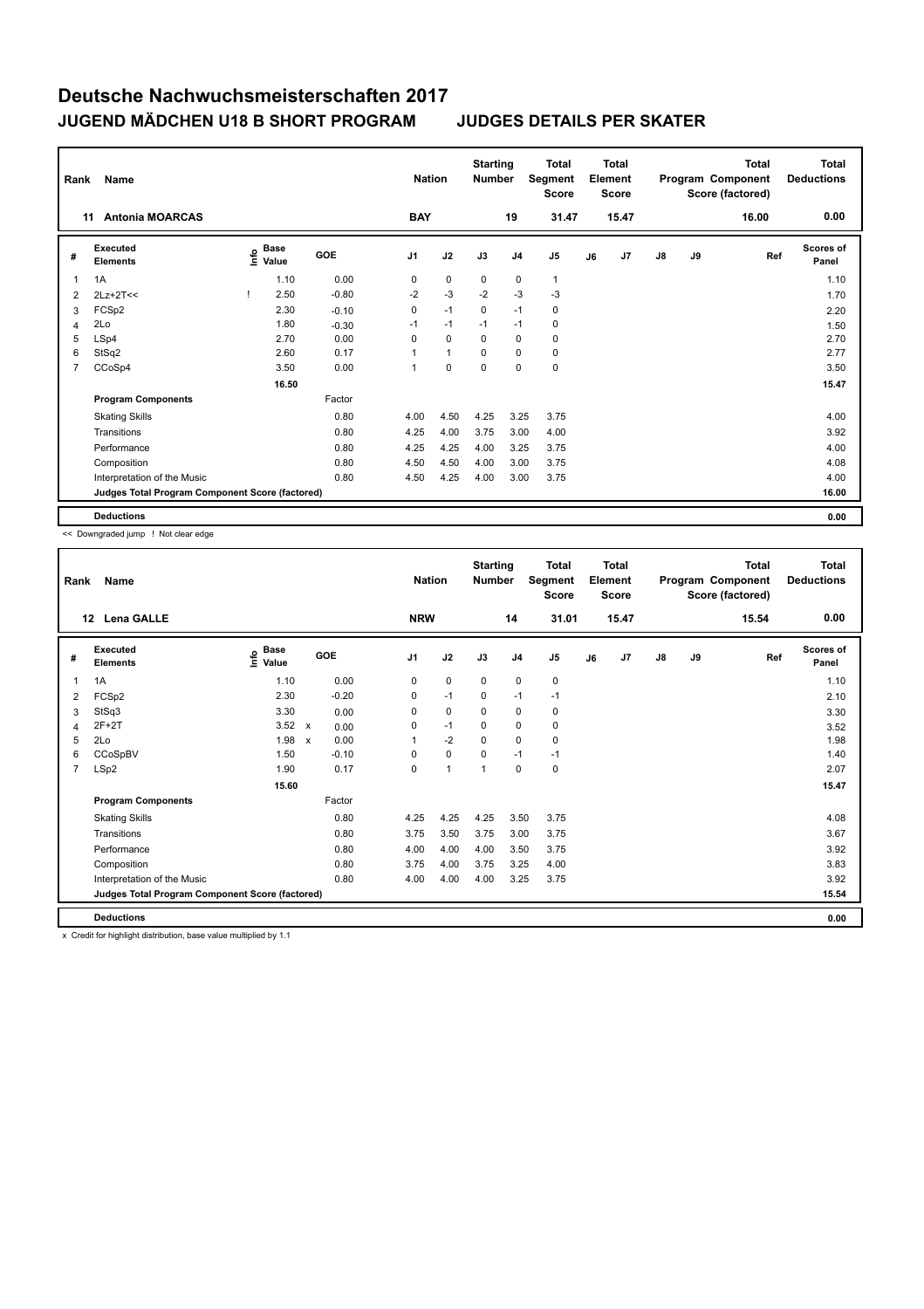| Rank | Name                                            |                                      |              |            |                | <b>Nation</b> | <b>Starting</b><br><b>Number</b> |                | <b>Total</b><br>Segment<br><b>Score</b> |    | <b>Total</b><br>Element<br><b>Score</b> |               |    | Total<br>Program Component<br>Score (factored) | Total<br><b>Deductions</b> |
|------|-------------------------------------------------|--------------------------------------|--------------|------------|----------------|---------------|----------------------------------|----------------|-----------------------------------------|----|-----------------------------------------|---------------|----|------------------------------------------------|----------------------------|
|      | <b>Katharina VOGL</b><br>13                     |                                      |              |            | B-W            |               |                                  | $\overline{7}$ | 30.10                                   |    | 16.08                                   |               |    | 14.02                                          | 0.00                       |
| #    | <b>Executed</b><br><b>Elements</b>              | Base<br>e <sup>Base</sup><br>⊆ Value |              | <b>GOE</b> | J <sub>1</sub> | J2            | J3                               | J <sub>4</sub> | J <sub>5</sub>                          | J6 | J7                                      | $\mathsf{J}8$ | J9 | Ref                                            | <b>Scores of</b><br>Panel  |
| 1    | SSp4                                            | 2.50                                 |              | 0.17       | $\mathbf{1}$   | $\mathbf{1}$  | 0                                | 0              | 0                                       |    |                                         |               |    |                                                | 2.67                       |
| 2    | $2Lz+2T$                                        | 3.40                                 |              | $-0.30$    | $-1$           | $-1$          | $-1$                             | $-1$           | $-1$                                    |    |                                         |               |    |                                                | 3.10                       |
| 3    | 2Lo                                             | 1.80                                 |              | $-0.20$    | 0              | $-1$          | $-1$                             | $-1$           | 0                                       |    |                                         |               |    |                                                | 1.60                       |
| 4    | CCoSp3                                          | 3.00                                 |              | 0.00       | 0              | $\mathbf 0$   | 0                                | $-1$           | 0                                       |    |                                         |               |    |                                                | 3.00                       |
| 5    | StSq1                                           | 1.80                                 |              | 0.00       | 0              | $\mathbf 0$   | $\Omega$                         | 0              | 0                                       |    |                                         |               |    |                                                | 1.80                       |
| 6    | 1A                                              | 1.21                                 | $\mathsf{x}$ | 0.00       | $\Omega$       | $\mathbf 0$   | $\Omega$                         | $\Omega$       | 0                                       |    |                                         |               |    |                                                | 1.21                       |
| 7    | FCSp3                                           | 2.80                                 |              | $-0.10$    | $-1$           | 0             | 0                                | $-1$           | $\pmb{0}$                               |    |                                         |               |    |                                                | 2.70                       |
|      |                                                 | 16.51                                |              |            |                |               |                                  |                |                                         |    |                                         |               |    |                                                | 16.08                      |
|      | <b>Program Components</b>                       |                                      |              | Factor     |                |               |                                  |                |                                         |    |                                         |               |    |                                                |                            |
|      | <b>Skating Skills</b>                           |                                      |              | 0.80       | 3.50           | 3.75          | 3.75                             | 3.25           | 3.75                                    |    |                                         |               |    |                                                | 3.67                       |
|      | Transitions                                     |                                      |              | 0.80       | 3.00           | 3.50          | 3.75                             | 2.75           | 3.50                                    |    |                                         |               |    |                                                | 3.33                       |
|      | Performance                                     |                                      |              | 0.80       | 3.75           | 3.50          | 3.75                             | 2.75           | 3.75                                    |    |                                         |               |    |                                                | 3.67                       |
|      | Composition                                     |                                      |              | 0.80       | 3.00           | 3.75          | 3.75                             | 2.75           | 3.50                                    |    |                                         |               |    |                                                | 3.42                       |
|      | Interpretation of the Music                     |                                      |              | 0.80       | 3.50           | 3.25          | 3.50                             | 2.75           | 3.75                                    |    |                                         |               |    |                                                | 3.42                       |
|      | Judges Total Program Component Score (factored) |                                      |              |            |                |               |                                  |                |                                         |    |                                         |               |    |                                                | 14.02                      |
|      | <b>Deductions</b>                               |                                      |              |            |                |               |                                  |                |                                         |    |                                         |               |    |                                                | 0.00                       |

x Credit for highlight distribution, base value multiplied by 1.1

| Rank           | Name                                            |                                  |              |                      | <b>Nation</b> |              | <b>Starting</b><br><b>Number</b> |                | <b>Total</b><br>Segment<br><b>Score</b> |    | Total<br>Element<br><b>Score</b> |               |    | <b>Total</b><br>Program Component<br>Score (factored) | <b>Total</b><br><b>Deductions</b> |
|----------------|-------------------------------------------------|----------------------------------|--------------|----------------------|---------------|--------------|----------------------------------|----------------|-----------------------------------------|----|----------------------------------|---------------|----|-------------------------------------------------------|-----------------------------------|
|                | <b>Magdalena LESTYAN</b><br>14                  |                                  |              |                      | <b>BAY</b>    |              |                                  | 12             | 29.52                                   |    | 15.58                            |               |    | 13.94                                                 | 0.00                              |
| #              | <b>Executed</b><br><b>Elements</b>              | <b>Base</b><br>o Base<br>⊆ Value | GOE          | J <sub>1</sub>       |               | J2           | J3                               | J <sub>4</sub> | J <sub>5</sub>                          | J6 | J7                               | $\mathsf{J}8$ | J9 | Ref                                                   | <b>Scores of</b><br>Panel         |
| 1              | $2F+2T$                                         | 3.20                             |              | $-0.10$              | $\mathbf 0$   | $-1$         | $-1$                             | $\mathbf 0$    | $\pmb{0}$                               |    |                                  |               |    |                                                       | 3.10                              |
| 2              | 2Lo                                             | 1.80                             |              | 0.20<br>$\mathbf{1}$ |               | $\mathbf{1}$ | $\overline{1}$                   | $\mathbf 0$    | $\pmb{0}$                               |    |                                  |               |    |                                                       | 2.00                              |
| 3              | FCSp2V                                          | 1.60                             |              | 0.00                 | 0             | $\pmb{0}$    | 0                                | $-1$           | 0                                       |    |                                  |               |    |                                                       | 1.60                              |
| 4              | 1A                                              | 1.21                             | $\mathsf{x}$ | 0.00                 | $\Omega$      | $\mathbf 0$  | $\Omega$                         | $\mathbf 0$    | 0                                       |    |                                  |               |    |                                                       | 1.21                              |
| 5              | LSp2                                            | 1.90                             |              | 0.00                 | 0             | $\mathbf 0$  | 0                                | $\mathbf 0$    | 0                                       |    |                                  |               |    |                                                       | 1.90                              |
| 6              | StSq2                                           | 2.60                             |              | 0.00                 | 0             | $\mathbf 0$  | $\Omega$                         | $\mathbf 0$    | 0                                       |    |                                  |               |    |                                                       | 2.60                              |
| $\overline{7}$ | CCoSp3                                          | 3.00                             |              | 0.17<br>1            |               | $\mathbf 0$  | $\mathbf 0$                      | $-1$           | $\mathbf{1}$                            |    |                                  |               |    |                                                       | 3.17                              |
|                |                                                 | 15.31                            |              |                      |               |              |                                  |                |                                         |    |                                  |               |    |                                                       | 15.58                             |
|                | <b>Program Components</b>                       |                                  | Factor       |                      |               |              |                                  |                |                                         |    |                                  |               |    |                                                       |                                   |
|                | <b>Skating Skills</b>                           |                                  |              | 0.80<br>4.00         |               | 3.50         | 3.75                             | 3.25           | 3.75                                    |    |                                  |               |    |                                                       | 3.67                              |
|                | Transitions                                     |                                  |              | 0.80                 | 3.50          | 3.25         | 3.50                             | 2.75           | 3.75                                    |    |                                  |               |    |                                                       | 3.42                              |
|                | Performance                                     |                                  |              | 0.80                 | 3.50          | 3.25         | 3.75                             | 3.00           | 3.75                                    |    |                                  |               |    |                                                       | 3.50                              |
|                | Composition                                     |                                  |              | 0.80                 | 3.75          | 3.50         | 3.50                             | 3.00           | 3.75                                    |    |                                  |               |    |                                                       | 3.58                              |
|                | Interpretation of the Music                     |                                  |              | 0.80                 | 3.50          | 3.00         | 3.25                             | 3.00           | 3.50                                    |    |                                  |               |    |                                                       | 3.25                              |
|                | Judges Total Program Component Score (factored) |                                  |              |                      |               |              |                                  |                |                                         |    |                                  |               |    |                                                       | 13.94                             |
|                | <b>Deductions</b>                               |                                  |              |                      |               |              |                                  |                |                                         |    |                                  |               |    |                                                       | 0.00                              |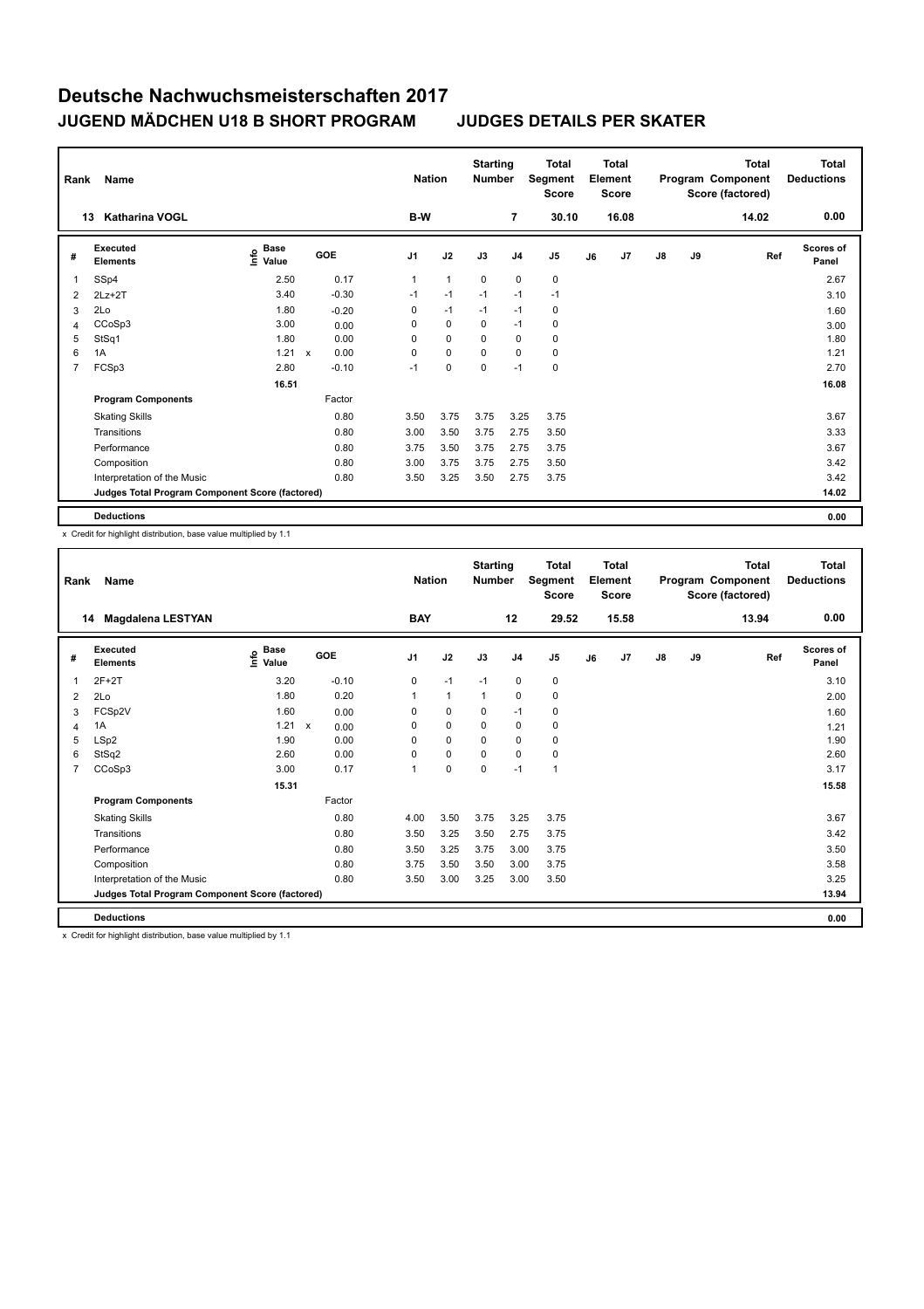| Rank | Name                                            |                                             |       |              |         | <b>Nation</b> |              |          | <b>Starting</b><br><b>Number</b> | <b>Total</b><br>Segment<br><b>Score</b> | <b>Total</b><br>Element<br><b>Score</b> |       |               |    | Total<br>Program Component<br>Score (factored) | Total<br><b>Deductions</b> |
|------|-------------------------------------------------|---------------------------------------------|-------|--------------|---------|---------------|--------------|----------|----------------------------------|-----------------------------------------|-----------------------------------------|-------|---------------|----|------------------------------------------------|----------------------------|
|      | <b>Hannah SPÄT</b><br>15                        |                                             |       |              |         | <b>BER</b>    |              |          | 3                                | 28.68                                   |                                         | 13.28 |               |    | 15.40                                          | 0.00                       |
| #    | <b>Executed</b><br><b>Elements</b>              | <b>Base</b><br>e <sup>Base</sup><br>⊆ Value |       | GOE          |         | J1            | J2           | J3       | J <sub>4</sub>                   | J <sub>5</sub>                          | J6                                      | J7    | $\mathsf{J}8$ | J9 | Ref                                            | <b>Scores of</b><br>Panel  |
| 1    | $1Lo*$                                          |                                             | 0.00  |              | 0.00    |               |              |          |                                  |                                         |                                         |       |               |    |                                                | 0.00                       |
| 2    | $2F+2T$                                         |                                             | 3.20  |              | $-0.30$ | $-1$          | $-1$         | 0        | $-1$                             | $-1$                                    |                                         |       |               |    |                                                | 2.90                       |
| 3    | CCoSp3                                          |                                             | 3.00  |              | 0.00    | 1             | $\mathbf 0$  | 0        | 0                                | 0                                       |                                         |       |               |    |                                                | 3.00                       |
| 4    | StSq2                                           |                                             | 2.60  |              | 0.17    | 0             | $\mathbf{1}$ | 1        | $\mathbf 0$                      | 0                                       |                                         |       |               |    |                                                | 2.77                       |
| 5    | 1A                                              |                                             | 1.21  | $\mathsf{x}$ | 0.00    | 0             | $\mathbf 0$  | $\Omega$ | $\mathbf 0$                      | $\overline{1}$                          |                                         |       |               |    |                                                | 1.21                       |
| 6    | FCSpB                                           |                                             | 1.60  |              | $-0.30$ | $-1$          | $-1$         | $-1$     | $-2$                             | $-1$                                    |                                         |       |               |    |                                                | 1.30                       |
| 7    | SSp3                                            |                                             | 2.10  |              | 0.00    | 0             | $\pmb{0}$    | 0        | $\mathbf 0$                      | $\pmb{0}$                               |                                         |       |               |    |                                                | 2.10                       |
|      |                                                 |                                             | 13.71 |              |         |               |              |          |                                  |                                         |                                         |       |               |    |                                                | 13.28                      |
|      | <b>Program Components</b>                       |                                             |       |              | Factor  |               |              |          |                                  |                                         |                                         |       |               |    |                                                |                            |
|      | <b>Skating Skills</b>                           |                                             |       |              | 0.80    | 4.00          | 4.00         | 4.00     | 3.25                             | 3.50                                    |                                         |       |               |    |                                                | 3.83                       |
|      | Transitions                                     |                                             |       |              | 0.80    | 3.75          | 3.75         | 3.75     | 3.00                             | 3.75                                    |                                         |       |               |    |                                                | 3.75                       |
|      | Performance                                     |                                             |       |              | 0.80    | 4.25          | 4.50         | 4.00     | 3.25                             | 3.75                                    |                                         |       |               |    |                                                | 4.00                       |
|      | Composition                                     |                                             |       |              | 0.80    | 4.50          | 4.00         | 3.75     | 3.00                             | 3.50                                    |                                         |       |               |    |                                                | 3.75                       |
|      | Interpretation of the Music                     |                                             |       |              | 0.80    | 4.25          | 4.25         | 3.75     | 3.00                             | 3.75                                    |                                         |       |               |    |                                                | 3.92                       |
|      | Judges Total Program Component Score (factored) |                                             |       |              |         |               |              |          |                                  |                                         |                                         |       |               |    |                                                | 15.40                      |
|      | <b>Deductions</b>                               |                                             |       |              |         |               |              |          |                                  |                                         |                                         |       |               |    |                                                | 0.00                       |

\* Invalid element x Credit for highlight distribution, base value multiplied by 1.1

| Rank           | Name                                            |                              |                      | <b>Nation</b>  |             | <b>Starting</b><br><b>Number</b> |                | <b>Total</b><br>Segment<br><b>Score</b> |    | Total<br>Element<br><b>Score</b> |               |    | Total<br>Program Component<br>Score (factored) | <b>Total</b><br><b>Deductions</b> |
|----------------|-------------------------------------------------|------------------------------|----------------------|----------------|-------------|----------------------------------|----------------|-----------------------------------------|----|----------------------------------|---------------|----|------------------------------------------------|-----------------------------------|
| 16             | <b>Sandra EBERT</b>                             |                              |                      | B-W            |             |                                  | 5              | 28.01                                   |    | 13.81                            |               |    | 14.20                                          | 0.00                              |
| #              | Executed<br><b>Elements</b>                     | <b>Base</b><br>lnfo<br>Value | GOE                  | J <sub>1</sub> | J2          | J3                               | J <sub>4</sub> | J <sub>5</sub>                          | J6 | J7                               | $\mathsf{J}8$ | J9 | Ref                                            | <b>Scores of</b><br>Panel         |
| 1              | $2F+2T$                                         | 3.20                         | $-0.30$              | $\mathbf 0$    | $-1$        | $-1$                             | $-1$           | $-1$                                    |    |                                  |               |    |                                                | 2.90                              |
| 2              | 2Lo                                             | 1.80                         | 0.00                 | $\mathbf 0$    | $\mathbf 0$ | $\mathbf 0$                      | $\mathbf 0$    | $\mathbf 0$                             |    |                                  |               |    |                                                | 1.80                              |
| 3              | FCSp2                                           | 2.30                         | $-0.30$              | $-1$           | $-1$        | $-1$                             | $-1$           | $-1$                                    |    |                                  |               |    |                                                | 2.00                              |
| $\overline{4}$ | 1A                                              | 1.21                         | $\mathsf{x}$<br>0.00 | 0              | $\mathbf 0$ | 0                                | 0              | 0                                       |    |                                  |               |    |                                                | 1.21                              |
| 5              | <b>LSpB</b>                                     | 1.20                         | $-0.40$              | $-1$           | $-1$        | $-1$                             | $-2$           | $-2$                                    |    |                                  |               |    |                                                | 0.80                              |
| 6              | StSq2                                           | 2.60                         | 0.00                 | 0              | $\mathbf 0$ | 0                                | $\mathbf 0$    | $\mathbf 0$                             |    |                                  |               |    |                                                | 2.60                              |
| 7              | CCoSp3V                                         | 2.50                         | 0.00                 | 0              | $\mathbf 0$ | 0                                | $-1$           | $\pmb{0}$                               |    |                                  |               |    |                                                | 2.50                              |
|                |                                                 | 14.81                        |                      |                |             |                                  |                |                                         |    |                                  |               |    |                                                | 13.81                             |
|                | <b>Program Components</b>                       |                              | Factor               |                |             |                                  |                |                                         |    |                                  |               |    |                                                |                                   |
|                | <b>Skating Skills</b>                           |                              | 0.80                 | 3.50           | 3.50        | 3.50                             | 3.25           | 3.50                                    |    |                                  |               |    |                                                | 3.50                              |
|                | Transitions                                     |                              | 0.80                 | 3.50           | 3.25        | 3.75                             | 2.75           | 3.75                                    |    |                                  |               |    |                                                | 3.50                              |
|                | Performance                                     |                              | 0.80                 | 3.75           | 3.50        | 3.75                             | 2.75           | 3.50                                    |    |                                  |               |    |                                                | 3.58                              |
|                | Composition                                     |                              | 0.80                 | 4.00           | 3.75        | 3.75                             | 3.00           | 3.75                                    |    |                                  |               |    |                                                | 3.75                              |
|                | Interpretation of the Music                     |                              | 0.80                 | 3.50           | 3.25        | 3.50                             | 2.75           | 3.50                                    |    |                                  |               |    |                                                | 3.42                              |
|                | Judges Total Program Component Score (factored) |                              |                      |                |             |                                  |                |                                         |    |                                  |               |    |                                                | 14.20                             |
|                | <b>Deductions</b>                               |                              |                      |                |             |                                  |                |                                         |    |                                  |               |    |                                                | 0.00                              |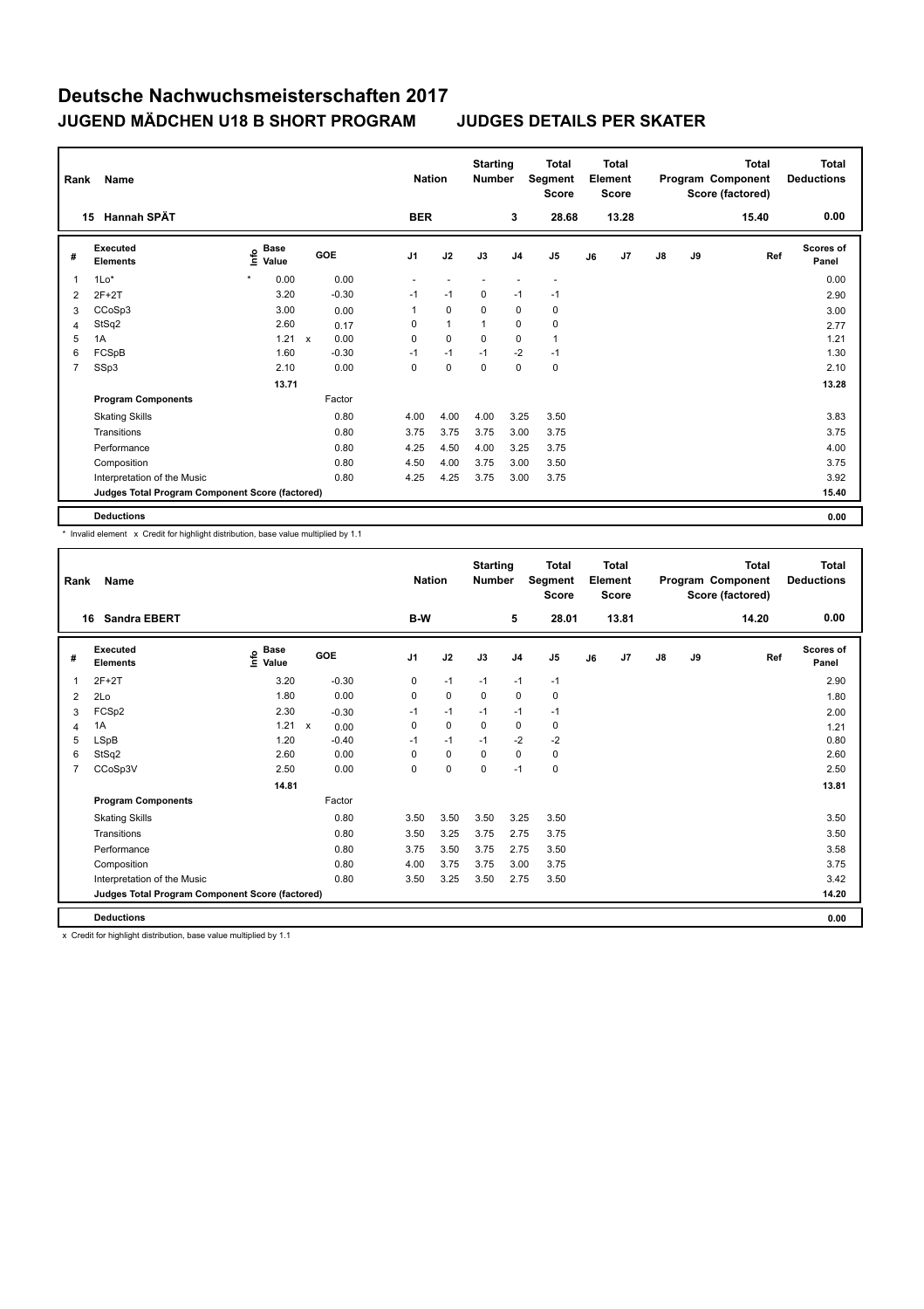| Rank | Name                                            |                                             |              |         |                | <b>Nation</b> | <b>Starting</b><br><b>Number</b> |                | <b>Total</b><br>Segment<br><b>Score</b> |    | <b>Total</b><br>Element<br><b>Score</b> |               |    | <b>Total</b><br>Program Component<br>Score (factored) | Total<br><b>Deductions</b> |
|------|-------------------------------------------------|---------------------------------------------|--------------|---------|----------------|---------------|----------------------------------|----------------|-----------------------------------------|----|-----------------------------------------|---------------|----|-------------------------------------------------------|----------------------------|
|      | Nikola LOIBL<br>17                              |                                             |              |         | <b>BAY</b>     |               |                                  | 17             | 27.06                                   |    | 13.38                                   |               |    | 13.68                                                 | 0.00                       |
| #    | <b>Executed</b><br><b>Elements</b>              | <b>Base</b><br>e <sup>Base</sup><br>⊆ Value | <b>GOE</b>   |         | J <sub>1</sub> | J2            | J3                               | J <sub>4</sub> | J <sub>5</sub>                          | J6 | J7                                      | $\mathsf{J}8$ | J9 | Ref                                                   | <b>Scores of</b><br>Panel  |
| 1    | $2Lz + 2T$                                      | 3.40                                        |              | 0.00    | 0              | $\mathbf 0$   | $\mathbf 0$                      | $\mathbf 0$    | $\overline{1}$                          |    |                                         |               |    |                                                       | 3.40                       |
| 2    | <b>LSpB</b>                                     | 1.20                                        |              | $-0.30$ | $-1$           | $-1$          | $-1$                             | $-1$           | $-1$                                    |    |                                         |               |    |                                                       | 0.90                       |
| 3    | 1A                                              | 1.10                                        |              | 0.00    | 0              | $\mathbf 0$   | 0                                | 0              | 0                                       |    |                                         |               |    |                                                       | 1.10                       |
| 4    | CCoSp3                                          | 3.00                                        |              | $-0.10$ | 0              | $\mathbf 0$   | $\mathbf{1}$                     | $-1$           | $-1$                                    |    |                                         |               |    |                                                       | 2.90                       |
| 5    | StSq1                                           | 1.80                                        |              | $-0.20$ | $-1$           | $\mathbf 0$   | $\Omega$                         | $-1$           | $-1$                                    |    |                                         |               |    |                                                       | 1.60                       |
| 6    | 2Lo                                             | 1.98                                        | $\mathsf{x}$ | 0.00    | 0              | $\mathbf 0$   | $-1$                             | 0              | 0                                       |    |                                         |               |    |                                                       | 1.98                       |
| 7    | FCSpB                                           | 1.60                                        |              | $-0.10$ | 0              | $-1$          | 0                                | $-1$           | $\pmb{0}$                               |    |                                         |               |    |                                                       | 1.50                       |
|      |                                                 | 14.08                                       |              |         |                |               |                                  |                |                                         |    |                                         |               |    |                                                       | 13.38                      |
|      | <b>Program Components</b>                       |                                             |              | Factor  |                |               |                                  |                |                                         |    |                                         |               |    |                                                       |                            |
|      | <b>Skating Skills</b>                           |                                             |              | 0.80    | 3.50           | 3.50          | 4.00                             | 3.00           | 3.50                                    |    |                                         |               |    |                                                       | 3.50                       |
|      | Transitions                                     |                                             |              | 0.80    | 3.25           | 3.25          | 3.75                             | 2.50           | 3.75                                    |    |                                         |               |    |                                                       | 3.42                       |
|      | Performance                                     |                                             |              | 0.80    | 3.25           | 3.50          | 3.75                             | 2.75           | 3.75                                    |    |                                         |               |    |                                                       | 3.50                       |
|      | Composition                                     |                                             |              | 0.80    | 3.50           | 3.25          | 3.75                             | 2.75           | 3.50                                    |    |                                         |               |    |                                                       | 3.42                       |
|      | Interpretation of the Music                     |                                             |              | 0.80    | 3.25           | 3.00          | 3.75                             | 2.50           | 3.50                                    |    |                                         |               |    |                                                       | 3.25                       |
|      | Judges Total Program Component Score (factored) |                                             |              |         |                |               |                                  |                |                                         |    |                                         |               |    |                                                       | 13.68                      |
|      | <b>Deductions</b>                               |                                             |              |         |                |               |                                  |                |                                         |    |                                         |               |    |                                                       | 0.00                       |

x Credit for highlight distribution, base value multiplied by 1.1

| Rank           | Name                                            |      | <b>Nation</b>        |         |                | <b>Total</b><br>Segment<br><b>Score</b> |             | <b>Total</b><br>Element<br><b>Score</b><br>12.90 |                |    | <b>Total</b><br>Program Component<br>Score (factored) | <b>Total</b><br><b>Deductions</b> |    |       |                           |
|----------------|-------------------------------------------------|------|----------------------|---------|----------------|-----------------------------------------|-------------|--------------------------------------------------|----------------|----|-------------------------------------------------------|-----------------------------------|----|-------|---------------------------|
| 18             | <b>Susanne VOGL</b>                             |      |                      |         | <b>BAY</b>     |                                         |             | 10                                               | 25.44          |    |                                                       |                                   |    | 12.54 | 0.00                      |
| #              | Executed<br><b>Elements</b>                     | ١mfo | <b>Base</b><br>Value | GOE     | J <sub>1</sub> | J2                                      | J3          | J <sub>4</sub>                                   | J <sub>5</sub> | J6 | J <sub>7</sub>                                        | $\mathsf{J}8$                     | J9 | Ref   | <b>Scores of</b><br>Panel |
| 1              | $2Lze+2T$                                       | e    | 2.80                 | $-0.60$ | $-2$           | $-2$                                    | $-2$        | $-2$                                             | $-2$           |    |                                                       |                                   |    |       | 2.20                      |
| 2              | 1A                                              |      | 1.10                 | 0.00    | $\mathbf 0$    | $\mathbf 0$                             | $\mathbf 0$ | $\mathbf 0$                                      | $\pmb{0}$      |    |                                                       |                                   |    |       | 1.10                      |
| 3              | CCoSp4                                          |      | 3.50                 | 0.00    | 0              | $\mathbf 0$                             | 0           | 0                                                | $-1$           |    |                                                       |                                   |    |       | 3.50                      |
| 4              | 2Lo                                             |      | 1.80                 | 0.00    | 0              | $\mathbf 0$                             | $\Omega$    | 0                                                | 0              |    |                                                       |                                   |    |       | 1.80                      |
| 5              | StSq1                                           |      | 1.80                 | $-0.30$ | $-1$           | $-1$                                    | 0           | $-1$                                             | $-1$           |    |                                                       |                                   |    |       | 1.50                      |
| 6              | LSp1                                            |      | 1.50                 | $-0.30$ | $-1$           | $-1$                                    | $-1$        | $-1$                                             | $-1$           |    |                                                       |                                   |    |       | 1.20                      |
| $\overline{7}$ | FCSp1                                           |      | 1.90                 | $-0.30$ | $-1$           | $-1$                                    | $-1$        | $-2$                                             | $-1$           |    |                                                       |                                   |    |       | 1.60                      |
|                |                                                 |      | 14.40                |         |                |                                         |             |                                                  |                |    |                                                       |                                   |    |       | 12.90                     |
|                | <b>Program Components</b>                       |      |                      | Factor  |                |                                         |             |                                                  |                |    |                                                       |                                   |    |       |                           |
|                | <b>Skating Skills</b>                           |      |                      | 0.80    | 2.75           | 3.25                                    | 3.50        | 3.25                                             | 3.25           |    |                                                       |                                   |    |       | 3.25                      |
|                | Transitions                                     |      |                      | 0.80    | 2.75           | 2.50                                    | 3.25        | 3.00                                             | 3.50           |    |                                                       |                                   |    |       | 3.00                      |
|                | Performance                                     |      |                      | 0.80    | 3.00           | 2.75                                    | 3.50        | 3.00                                             | 3.50           |    |                                                       |                                   |    |       | 3.17                      |
|                | Composition                                     |      |                      | 0.80    | 3.00           | 3.25                                    | 3.25        | 2.75                                             | 3.50           |    |                                                       |                                   |    |       | 3.17                      |
|                | Interpretation of the Music                     |      |                      | 0.80    | 3.00           | 2.50                                    | 3.25        | 3.00                                             | 3.25           |    |                                                       |                                   |    |       | 3.08                      |
|                | Judges Total Program Component Score (factored) |      |                      |         |                |                                         |             |                                                  |                |    |                                                       |                                   |    |       | 12.54                     |
|                | <b>Deductions</b>                               |      |                      |         |                |                                         |             |                                                  |                |    |                                                       |                                   |    |       | 0.00                      |

e Wrong edge